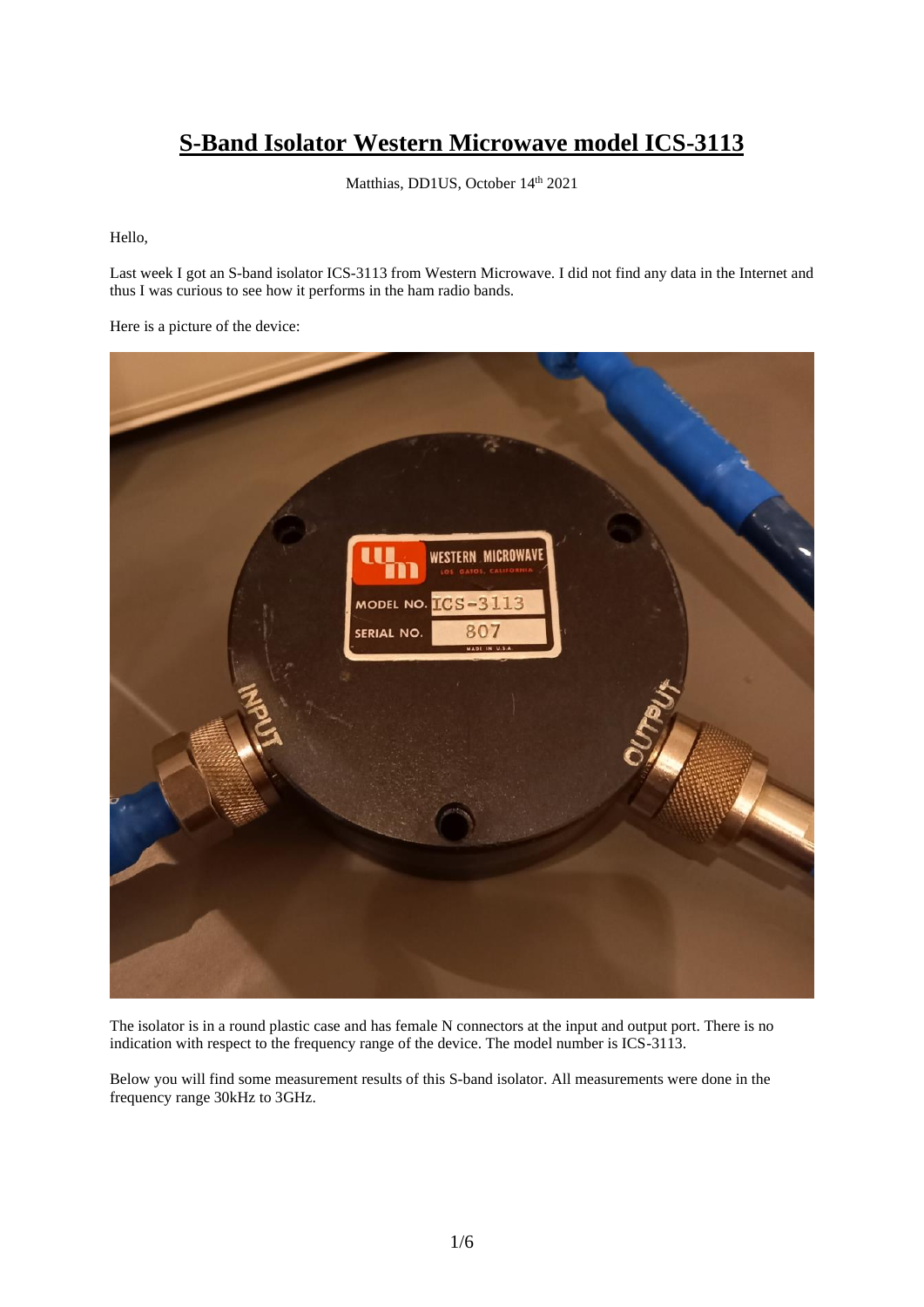S11 input matching (return loss at 2006MHz is 28dB, at 2320MHz it is 20dB and at 2405MHz it is 19dB)

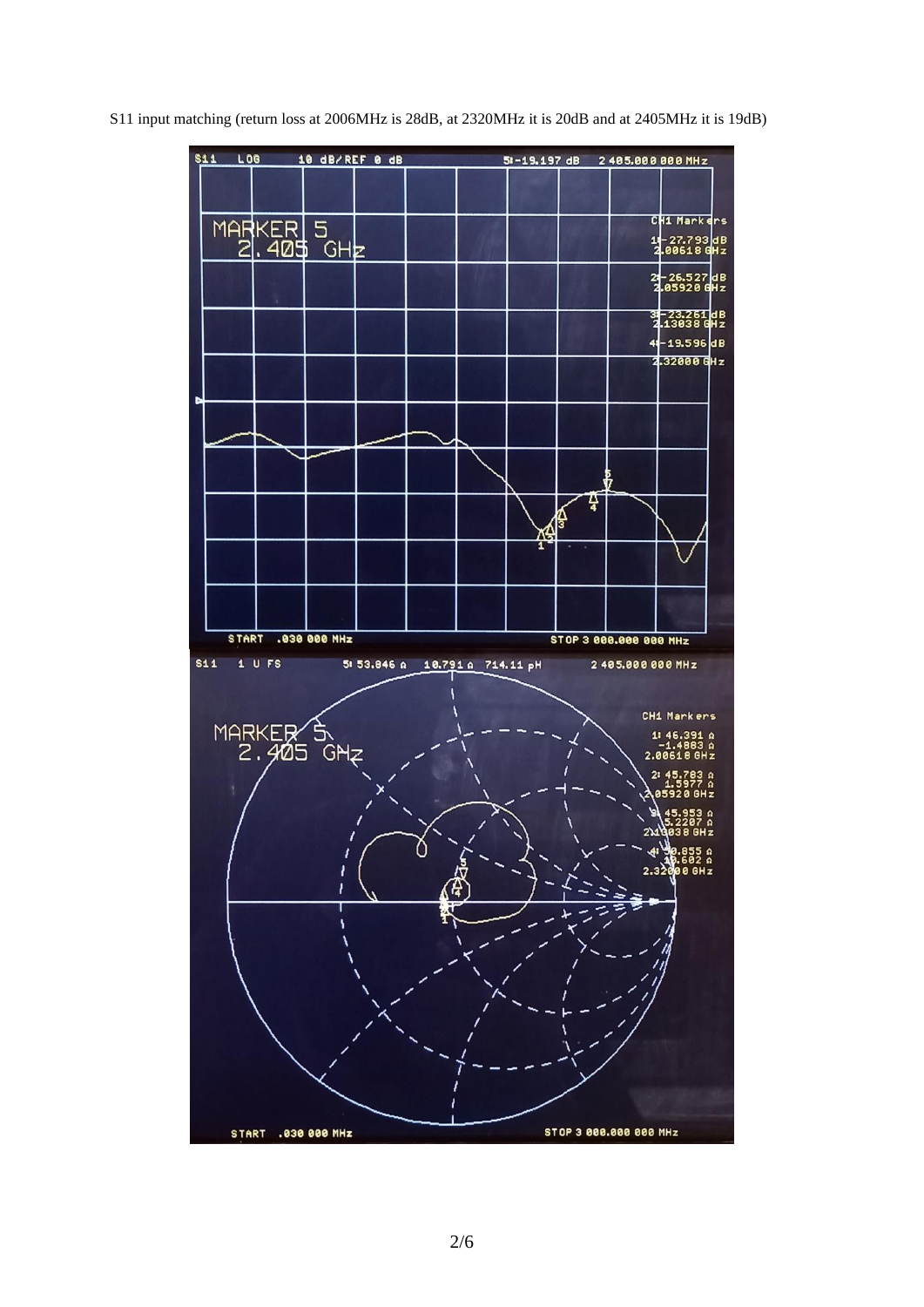| S21 | $L$ 06                | 2 dB/REF 0 dB |  | 5:-.22860 dB |   | 2405.000000MHz         |                                           |
|-----|-----------------------|---------------|--|--------------|---|------------------------|-------------------------------------------|
| Þ   |                       |               |  |              |   |                        |                                           |
|     | MARKER 5<br>2.405 GHz |               |  | 쨇            | ≏ |                        | CH2-Mapkers<br>14-25650 dB<br>2.00618 GHz |
|     |                       |               |  |              |   |                        | 24-33740 dB<br>2.05920 GHz                |
|     |                       |               |  |              |   |                        | 31-33640 dB<br>2.13038 GHz                |
|     |                       |               |  |              |   |                        | 44-23840 dB                               |
|     |                       |               |  |              |   |                        | 2.32000 GHz                               |
|     |                       |               |  |              |   |                        |                                           |
|     |                       |               |  |              |   |                        |                                           |
|     |                       |               |  |              |   |                        |                                           |
|     |                       |               |  |              |   |                        |                                           |
|     |                       |               |  |              |   |                        |                                           |
|     | <b>START</b>          | .030 000 MHz  |  |              |   | STOP 3 000.000 000 MHz |                                           |

S21 forward transmission (insertion loss at 2006MHz is 0.26dB, at 2320MHz it is 0.24dB and at 2405MHz it is 0.23dB)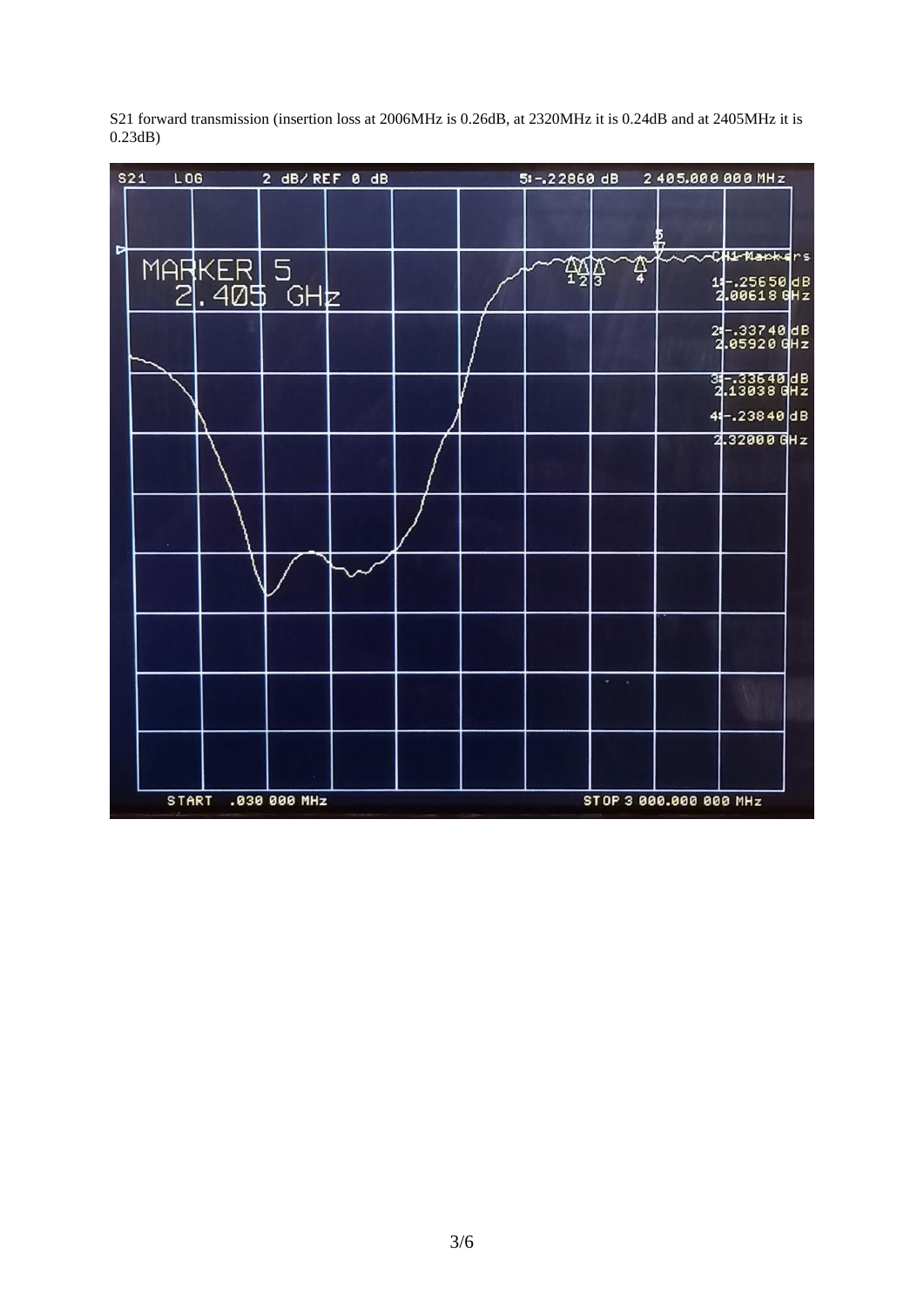S12 reverse transmission (isolation at 2006MHz is -24dB, at 2130MHz it is -42dB, at 2320MHz it is -25dB and at 2405MHz it is -23dB)

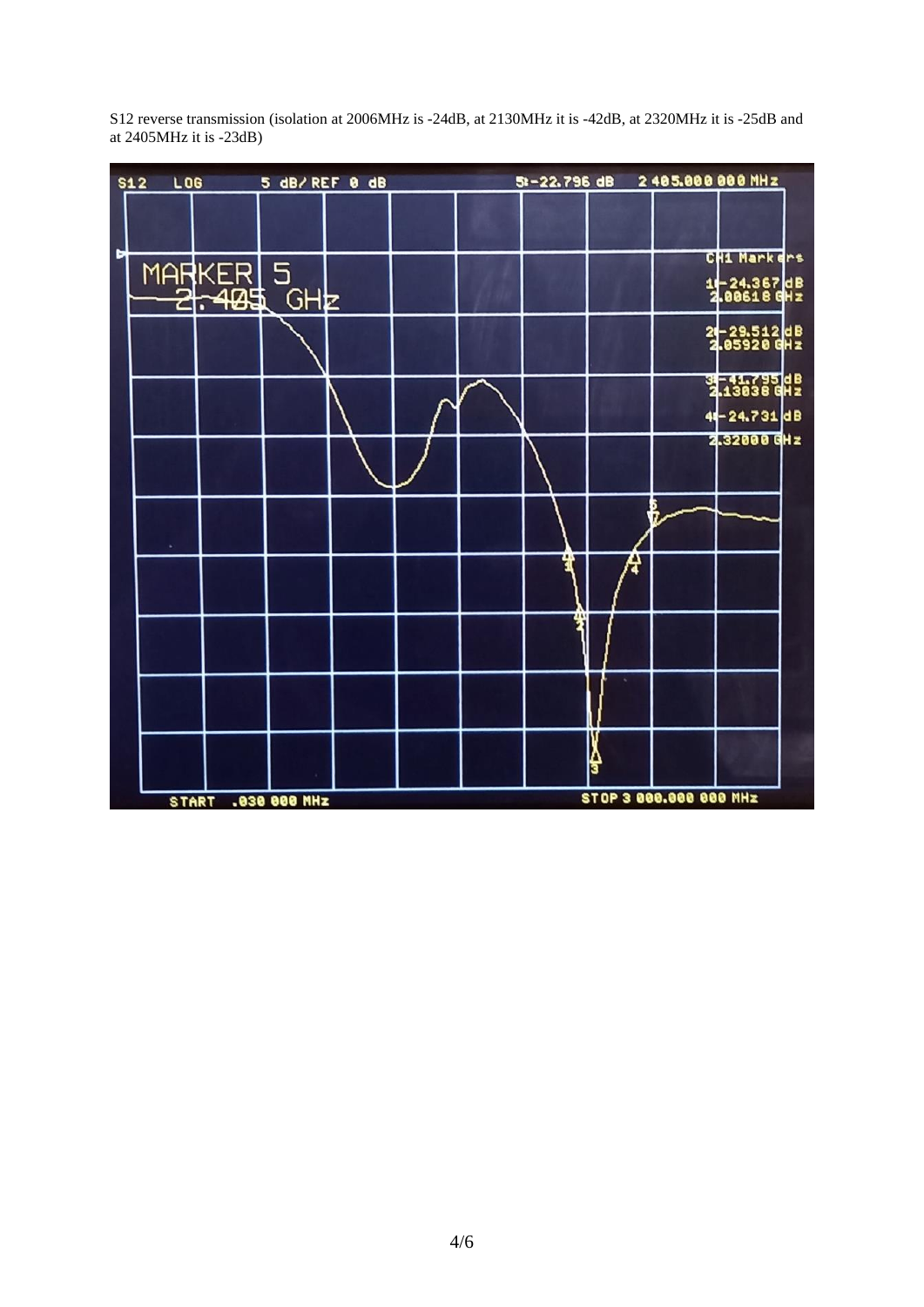$/$  REF 1 51 1.1416 2405.000 000 MHz  $$22$ **SWR**  $\overline{\mathbf{1}}$ CH1 Markers MARKER 5<br>2.405 1: 1.0549<br>00618 GHz  $.405$  GHZ 2: 1.0203<br>05920 GHz  $2.13038$  GHz 41 1.1458 2.32000 GHz Ť 446 ROP 34000.000 000 MHz .030 000 MHz **START** 

S22 output matching (SWR at 2006MHz is 1.05, at 2060MHz it is 1.02, at 2320MHz it is 1.15 and at 2405MHz it is  $1.\overline{14}$ )

S22 output matching: the corresponding return loss at 2006MHz is 32dB, at 2060MHz it is 40dB, at 2320MHz it is 23dB and at 2405MHz it is 24dB)